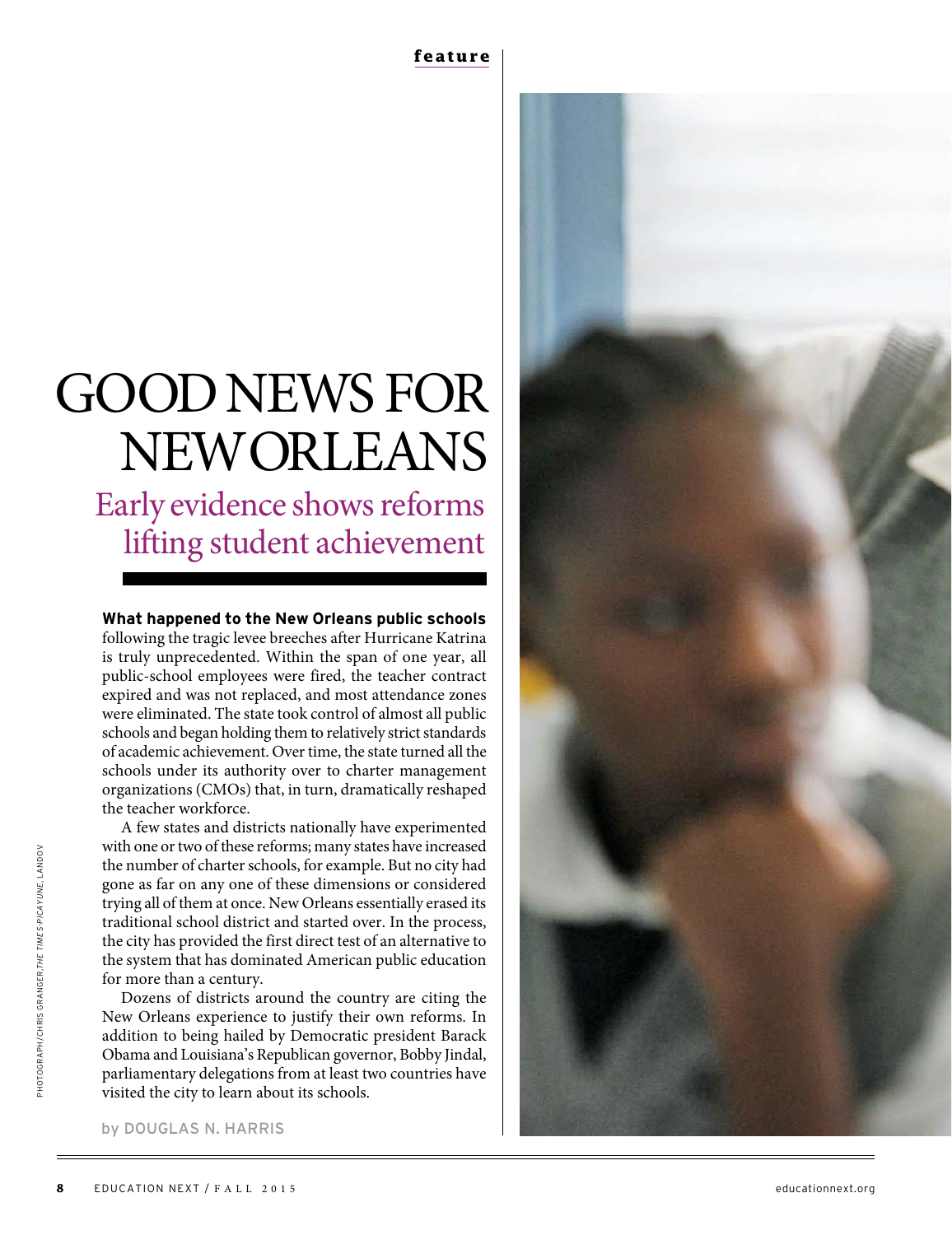# **A New Trajectory (Figure 1)**

Following Hurricane Katrina and the reforms enacted in its aftermath, the performance of New Orleans students rose steadily compared to that of students in other Louisiana districts that were affected by the hurricane.



NOTES: Separate analyses show that New Orleans students returning after the storm, who could be studied only through 2009, also made gains relative to their own prior performance, but these differences were often not statistically significant. Scale scores are averaged across grades 3 through 8 and across English Language Arts, math, science, and social studies. Scale scores are standardized so that zero refers to the statewide average.

**SOURCE:** Author's calculations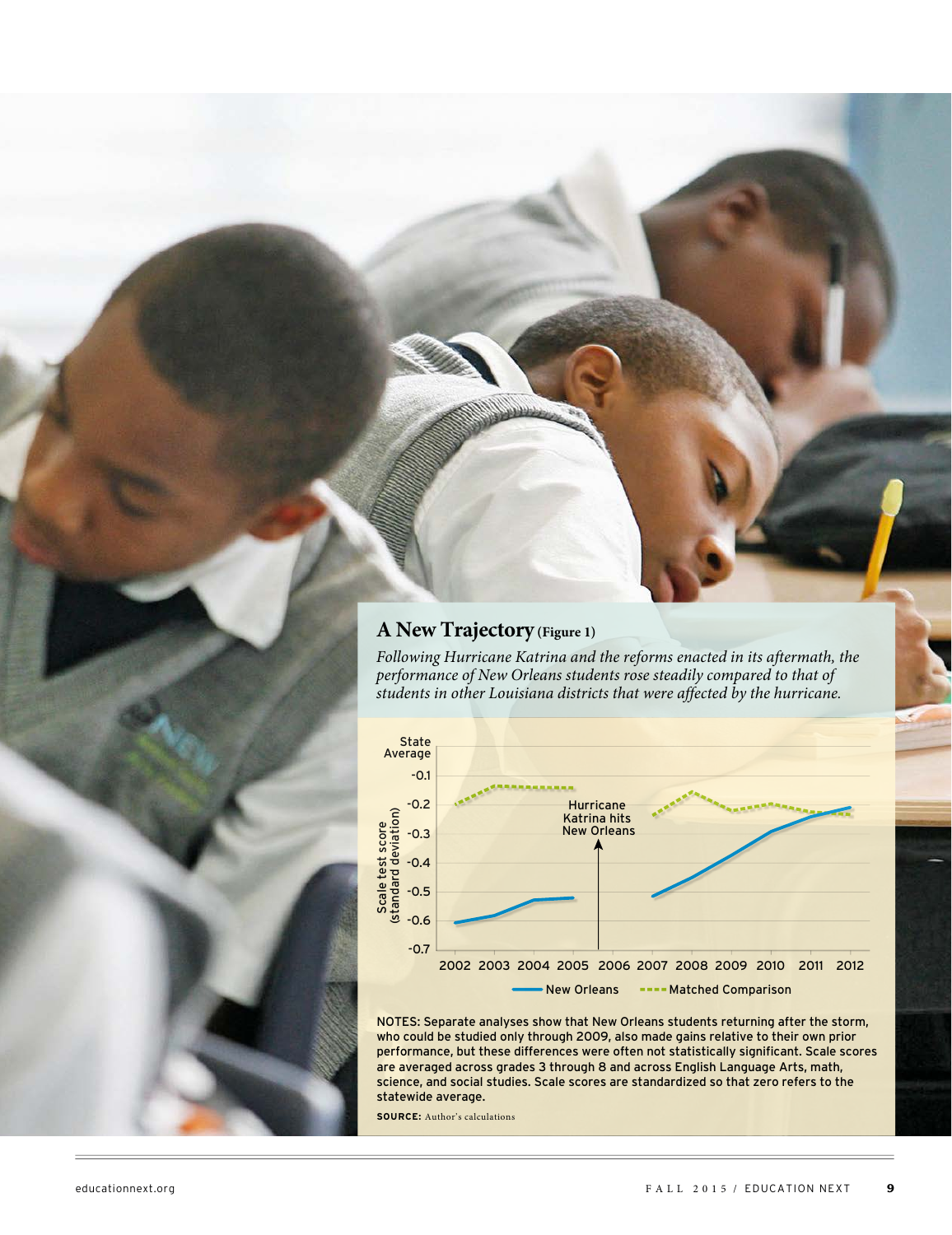The unprecedented nature of the reforms and level of national and international attention by themselves make the New Orleans experience a worthy topic of analysis and debate. But also consider that the underlying principles are what many reformers have dreamed about for decades—that schools would be freed from most district and union contract rules and allowed to innovate. They would be held accountable not for compliance but for results.

There is clearly a lot of hype. The question is, are the reforms living up to it? Specifically, how did the reforms affect school practices and student learning? My colleagues and I at the Education Research Alliance for New Orleans (ERA-New Orleans) at Tulane University have carried out a series of studies to answer these and other questions. Our work is motivated by the sheer scale of the Katrina tragedy and the goal of supporting students, educators, and city leaders in their efforts to make the city's schools part of the city's revitalization effort. The rest of the country wants to know how well the New Orleans school reforms have worked. But the residents of New Orleans deserve to know. Here's what we can tell them so far.

#### **Before the Storm**

Assessing the effects of this policy experiment involves comparing the effectiveness of New Orleans schools before and after the reforms. As in most districts, before Hurricane Katrina, an elected board set New Orleans district policies and selected superintendents, who hired principals to run schools. Principals hired teachers, who worked under a union contract. Students were assigned to schools based mainly on attendance zones.

The New Orleans public school district was highly dysfunctional. In 2003, a private investigator found that the district system, which had about 8,000 employees, inappropriately provided checks to nearly 4,000 people and health insurance to 2,000 people. In 2004, the Federal Bureau of Investigation (FBI) issued indictments against 11 people for criminal offenses against the district related to financial mismanagement. Eight superintendents served between 1998 and 2005, lasting on average just 11 months.

This dysfunction, combined with the socioeconomic background of city residents—83 percent of students were eligible for free or reduced-price lunch—contributed to poor academic results. In the 2004-05 school year, Orleans Parish public schools ranked 67th out of 68 Louisiana districts in math and reading test scores. The graduation rate was 56 percent, at least 10 percentage points below the state average.

As a result, some reforms were already under way when Katrina hit in August 2005. The state-run Recovery School District (RSD) had already been created to take over lowperforming New Orleans schools. The state had appointed an emergency financial manager to handle the district's finances. There were some signs of improvement in student outcomes just before the storm, but, as we will see, these were relatively modest compared with what came next.

#### **A Massive Experiment**

After Katrina, state leaders quickly moved almost all public schools under the umbrella of the RSD, leaving the higher-performing ones under the Orleans Parish School Board (OPSB).



**Gradually, the RSD turned schools over to charter operators, and the teacher workforce shifted toward alternatively prepared teachers from Teach for America and other programs.** 

Gradually, the RSD turned schools over to charter operators, and the teacher workforce shifted toward alternatively prepared teachers from Teach for America and other programs. So new was the system that a new name was required—longtime education reformer Paul Hill called it the "portfolio" model.

Researchers often refer to such sudden changes as "natural experiments" and study them using a technique called "difference-in-differences." The idea is to first take the difference between outcomes before and after the policy, in the place where it was implemented—the treatment group. This first difference is insufficient, however, because other factors may have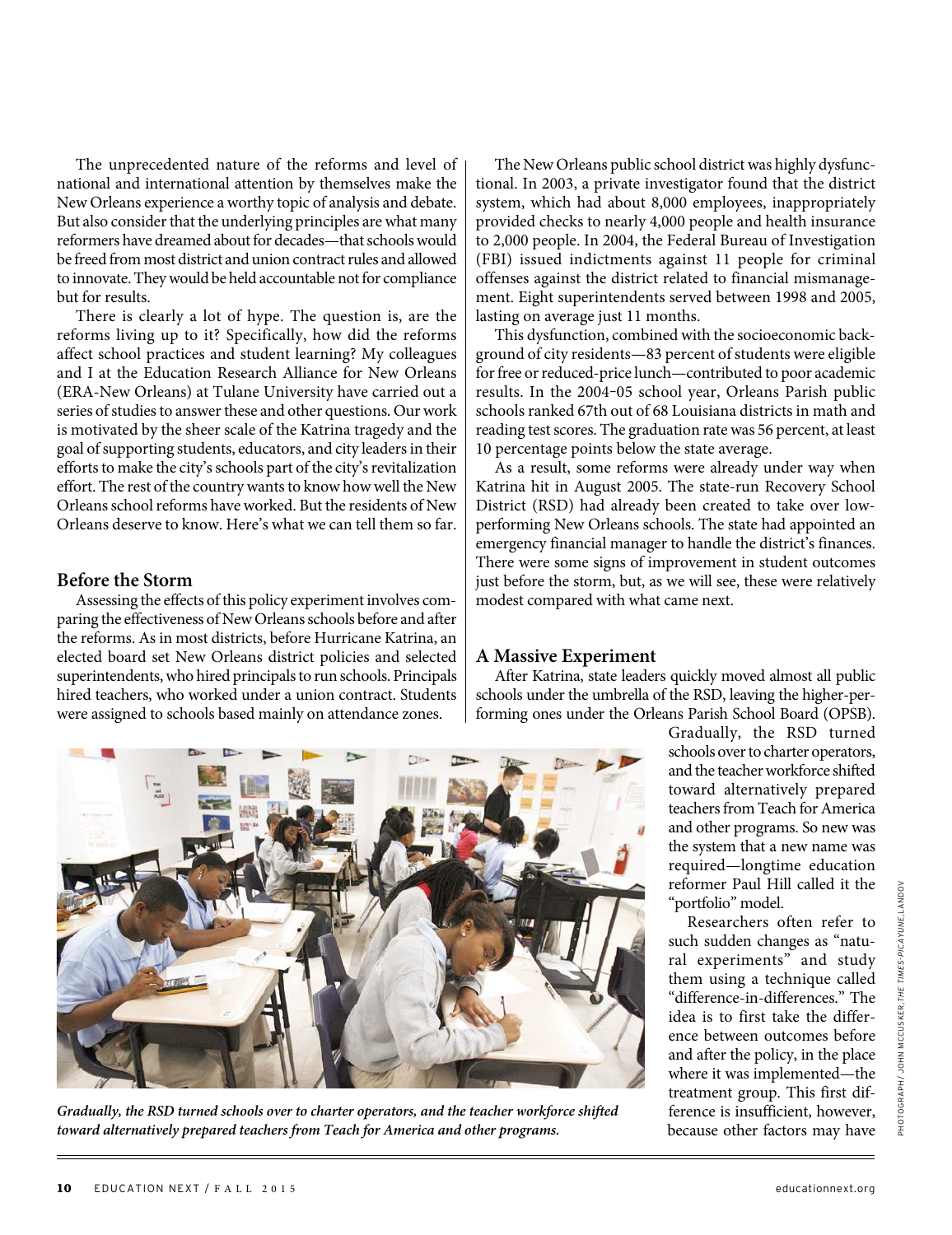# **feature** NEW ORLEANS REFORMS HARRIS



In the school year just prior to Hurricane Katrina, Orleans Parish public schools ranked 67th out of 68 Louisiana districts in math and reading test scores.

affected the treatment group at the same time. This calls for making the same before-and-after comparison in a group that is identical, except for being unaffected by the treatment. Subtracting these two—taking the difference of the two differences between the treatment and comparison groups—yields a credible estimate of the policy effect.

We have carried out two difference-in-differences strategies: 1) Returnees only. We study only those students who returned to New Orleans after Hurricane Katrina. The advantage of this approach is that it compares the same students over time. One disadvantage is that it omits nonreturnees. Also, we can only study returnees over a short period of time—after 2009, they no longer have measurable outcomes to study.

2) Different cohorts. We consider the achievement growth of different cohorts of students before and after the reforms for example, students in 3rd grade in 2005 and students in 3rd grade in 2012. The advantages here are that we can include both returnees and nonreturnees, and we can use this strategy to study longer-term effects. But the students are no longer the same.

In both strategies, the New Orleans data set includes all publicly funded schools in the city, including those governed by the district (OPSB), since all public schools were influenced by the reforms. The main comparison group includes other districts in Louisiana that were affected by Hurricane Katrina, and by Hurricane Rita, which came soon afterward. This helps account for at least some of the trauma and disruption caused by the storms, the quality of schools students attended in other regions while their local schools were closed, and any changes in the state tests and state education policies that affected both groups.

#### **Effects on Average Achievement**

Figure 1 shows the scores for each cohort, separately for New Orleans and the matched comparison group. The scores cover grades 3 through 8, are averaged across subjects, and are standardized so that zero refers to the statewide mean. The first thing to notice is that before the reforms, students in New Orleans performed far below the Louisiana average, at about the 30th percentile statewide. Students from the comparison districts also lagged behind the rest of the state, but by a lesser amount. The New Orleans students and the comparison group were moving in parallel before the reforms, however, suggesting that our matching process produced a comparison group that is more appropriate than the state as a whole.

The performance of New Orleans students shot upward after the reforms. In contrast, the comparison group largely continued its prior trajectory. Between 2005 and 2012, the performance gap between New Orleans and the comparison group closed and eventually reversed, indicating a positive effect of the reforms of about 0.4 standard deviations, enough to improve a typical student's performance by 15 percentile points.

The estimates we obtain when we focus just on returnees are smaller and often not statistically significant, although the discrepancies are predictable: first, the returnees were probably more negatively affected by trauma and disruption; second, creating a new school system from scratch takes time, so we would expect any effects to be larger in later years; and third, the effects of the reforms seem more positive in early elementary grades, and the returnees were generally in middle school when they returned. Even so, the combination of analyses suggests effects of at least 0.2 standard deviations, or enough to improve a typical student's performance by 8 percentage points.

But there is still the possibility that what appear to be reform effects are actually the result of other factors**.**

#### **Addressing Additional Concerns**

The goal of any analysis like this is to rule out explanations for the changes in outcomes other than the reforms themselves. Our main comparisons deal with many potential problems, such as changes in state tests and policies. Here we consider in more depth four specific factors that could bias the estimated effects on achievement: population change, interim school effects, hurricane-related trauma and disruption, and test-based accountability distortions.

Population change. Hurricane Katrina forced almost everyone to leave the city. Some returned and some did not. The most heavily flooded neighborhoods were (not coincidentally) those where family incomes were lowest, and people in these neighborhoods returned at much lower rates than people who lived in other parts of the city. Given the strong correlation between poverty and student outcomes, this could mean that higher test scores shown in Figure 1 are driven not by the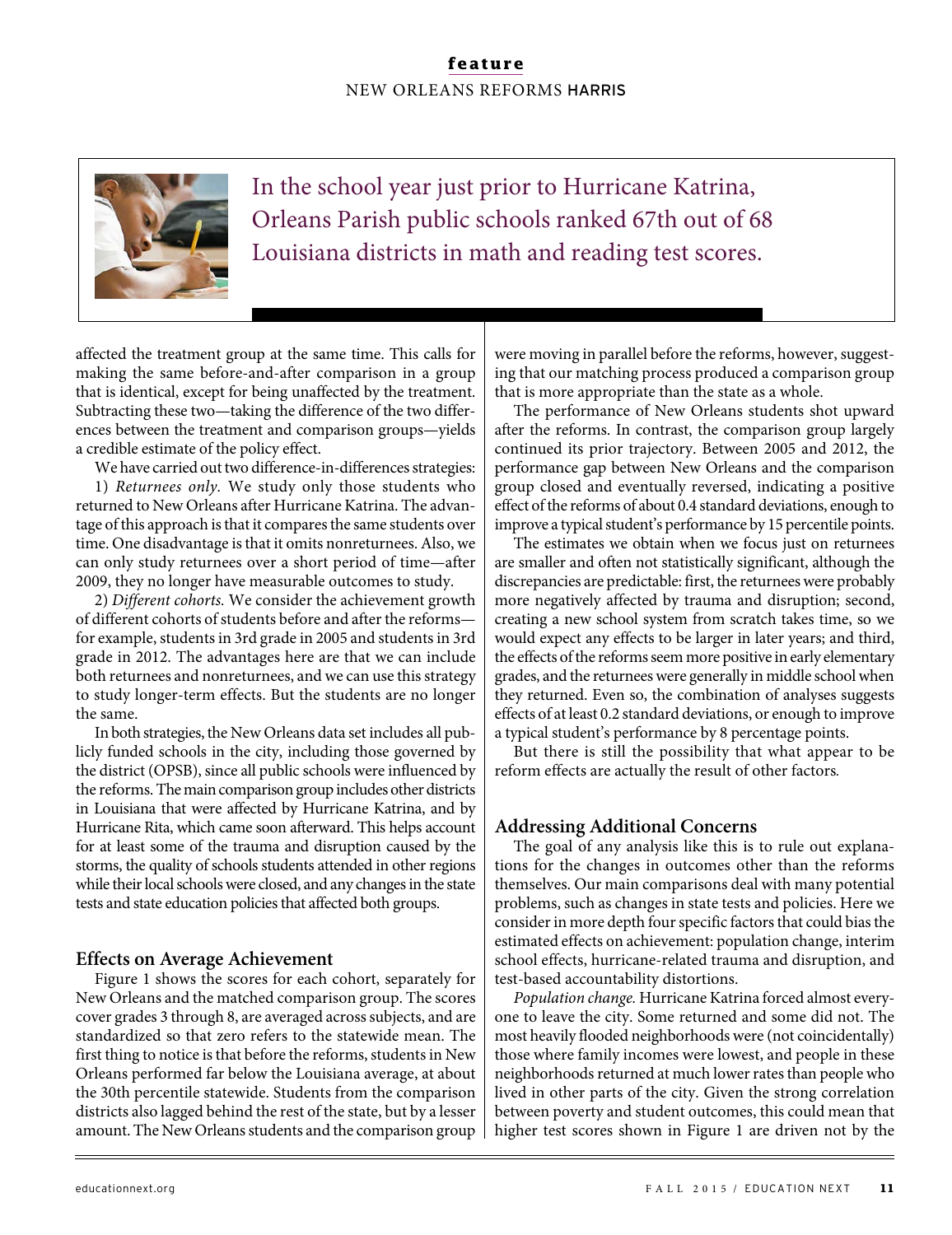

There was an upward change in the trajectory of student test scores in New Orleans after the reforms of about 0.2 to 0.4 standard deviations, enough to improve a typical student's performance by 8 to 15 percentile points.

reforms but by schools serving more-advantaged students.

Observers have pointed out that the share of the student population eligible for free or reduced-price lunch (FRL) actually increased slightly in New Orleans after the storm. But there are many reasons not to trust FRL data. For example, they reflect crude yes/no measures and are unlikely to capture extreme poverty of the sort common in New Orleans. Also, what really matters here is not whether poverty increased in New Orleans, but whether poverty increased *more* than in the comparison group. Therefore, in addition, we gathered data from the U.S. Census, which measures changes in income and the percentages of the population with various levels of education. We also carried out the difference-in-differences analysis in these demographic measures to understand the changes in New Orleans relative to the matched comparison group of hurricane-affected districts, and then simulated the effect of changes in family background characteristics on test scores using data from the federal Early Childhood Longitudinal Study.

We also examined pre-Katrina characteristics to see whether the returnees were different from nonreturnees and found that returnees did have slightly higher scores. In fact, we come to the same conclusion in both analyses: the expected increase in student outcomes after the hurricanes due to population change is no more than 0.02 to 0.06 standard deviations, or about 10 percent of the difference-in-differences estimates in Figure 1.

Interim school effects. Some of the changes in student learning may reflect neither the prestorm nor poststorm quality of New Orleans schools, but the performance of schools that students briefly attended outside the city after the evacuation. Other research on these students by Dartmouth economist Bruce Sacerdote suggests that New Orleans evacuees experienced larger improvements in school quality than evacuees from other districts.

Trauma and disruption. Any benefit of having good interim schools might be offset by the trauma and disruption of the storm itself and its aftermath. The majority of New Orleans returnees probably knew someone among the nearly 2,000 people who died in the Katrina aftermath. Also, almost all students experienced significant disruption, moving to unfamiliar neighborhoods and schools for extended periods. Reports of post-traumatic stress disorder remain common.

It is difficult to isolate trauma and interim school effects,

but we can estimate the combination of the two. A study by the RAND Corporation of students from Louisiana districts affected by the hurricane suggests that these two factors had a short-term net negative effect on evacuees' performance of 0.03 to 0.06 standard deviations. Our analysis suggests that the negative influence is even larger for New Orleans students, most likely because of the more extensive destruction in the city compared with most other areas along the state's coast. Thus, at least in the years just after the reforms, the factors pushing student outcomes down were at least as large as the population changes pushing them up.

Test-based accountability distortions. One key part of the New Orleans reforms was the idea that the state would shut down schools within three to five years if they did not generate a high enough School Performance Score, a measure based on test scores and graduation rates. Prior research suggests that such intensive test-based accountability can lead to behaviors, such as teaching to the test, that increase scores without improvements in underlying learning or through reduced learning in nontested subjects.

To address this problem, we estimate effects separately by subject, recognizing that the stakes attached to math and language scores were roughly double the stakes for science and social studies scores during the period under analysis. Also, the state's social promotion policy raises the stakes for students in grades 4 and 8. We find no evidence that the size of effects varied systematically with the stakes attached to the subjects or grades. However, it is hard to rule out other potential test-based accountability distortions with our data.

As further evidence, we considered descriptive information on nontest outcomes. State government reports indicate that, relative to the state as a whole, the New Orleans high school graduation rate and college entry rate (among high school graduates) rose 10 and 14 percentage points, respectively.

So, in theory, there are many challenges to estimating the effects of the New Orleans package of school reforms. The combined effect of these alternative factors on long-term achievement gains appears small, however, especially when compared with our initial estimate of the reform effects.

There is a clear pattern across these methods. The estimates are consistently within the same range, and even the lower end of that range suggests large positive effects.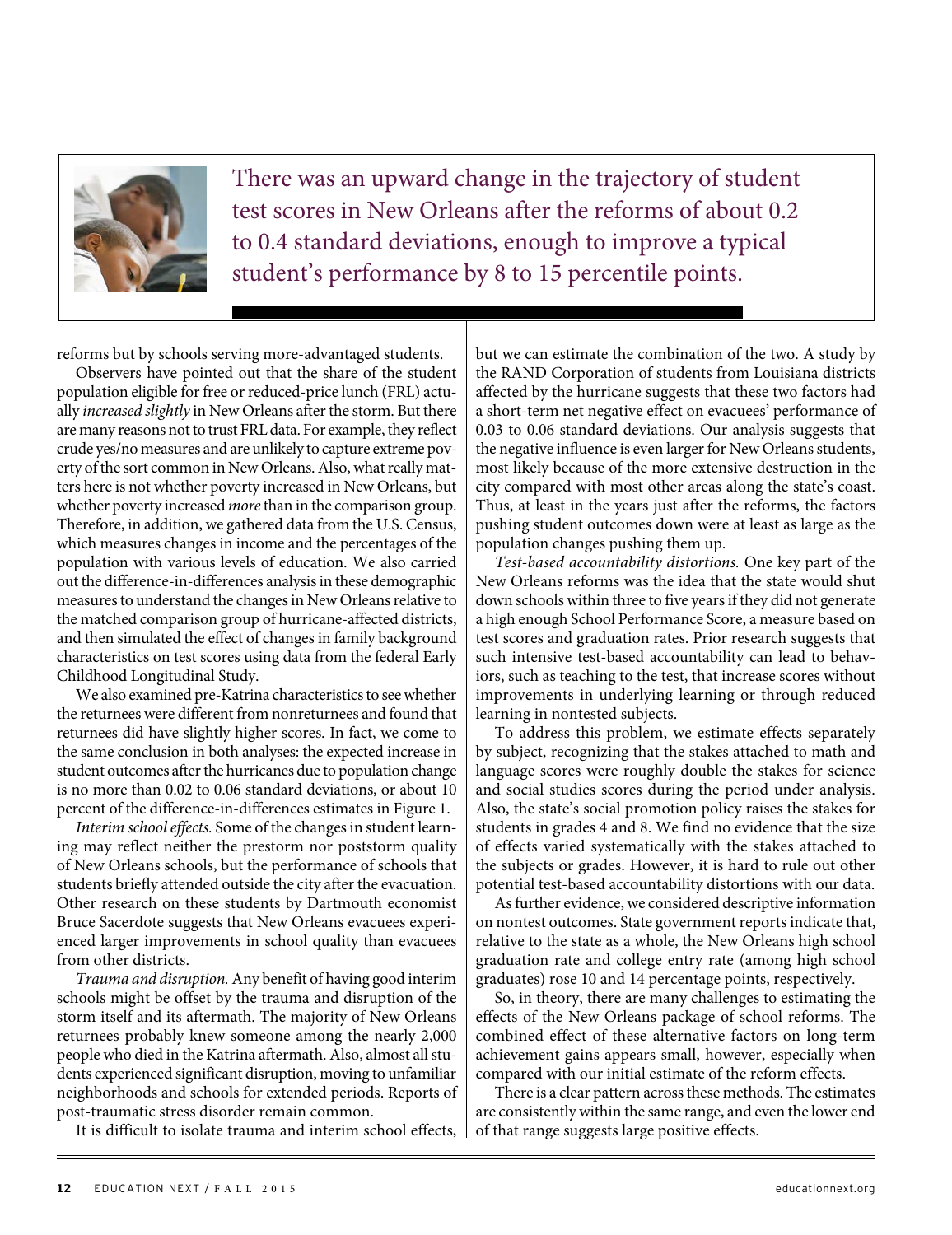## **feature** NEW ORLEANS REFORMS HARRIS

#### **Equity of Outcomes**

Public schools exist to ensure that all children have an opportunity to succeed in life. Thus we consider not only the average effects of the reform package, but also whether the most-disadvantaged students benefited.

We first define equity in terms of how New Orleans, as an urban district, performed relative to districts serving moreadvantaged students. Both before and after the reforms, at least 80 percent of New Orleans students were minority or eligible for FRL. It is therefore noteworthy that the reforms brought the city's students near to the state average on a wide range of academic outcomes (see Figure 1).

It is also important to consider the distribution of effects within the city, and here the results are more mixed. All major subgroups

of students—African American, low-income, special education, and English Language Learners (ELL)—were at least as well-off after the reforms, in terms of achievement. Critics of charter schools express concern about possible increases in racial isolation (some would say "segregation"). Among all of the various subgroups we considered, only Hispanic students seem to have experienced increases in isolation.

There have also been concerns about schools unfairly targeting low-income and African American students in disciplinary decisions. While we have not yet studied whether any student groups have been specifically targeted, we can say that the number of suspensions and expulsions has dropped since the reforms, for African American students and others alike.

There are a few less-positive signs, however. In our analysis of what families look for when choosing schools, we found that the lowest-income families place less weight on the School Performance Score than other families. Their circumstances may lead them to focus more on practical considerations such as distance to school and extended hours (to avoid extra child-care costs). Similarly, in our analysis of student mobility, we see that low-scoring students are less likely than highscoring students to migrate toward schools with high scores. Finally, up until a few years ago, principals reported cherry-picking students by, for example, counseling out students deemed poor fits and holding invitation-only events to attract certain students.

Given the large improvements in average outcomes in a district that is almost entirely low-income and minority, and the mixed evidence on other equity indicators, it would

be hard to say the outcomes from the New Orleans reforms are inequitable relative to what came before them. That said, they were highly inequitable to start with, and there is clearly room for improvement.

#### **What Really Changed?**

To help improve the schools going forward, it is important to know how school practices and other intermediate outcomes changed. In a series of 15 ongoing studies, my collaborators at ERA-New Orleans and I have examined four main components of the reforms: choice and competition, teachers and leaders, charters and CMOs, and test-based accountability.

Some of the reform effect may be driven by parental choice



**In terms of achievement, all major subgroups of students were at least as well-off after the reforms.**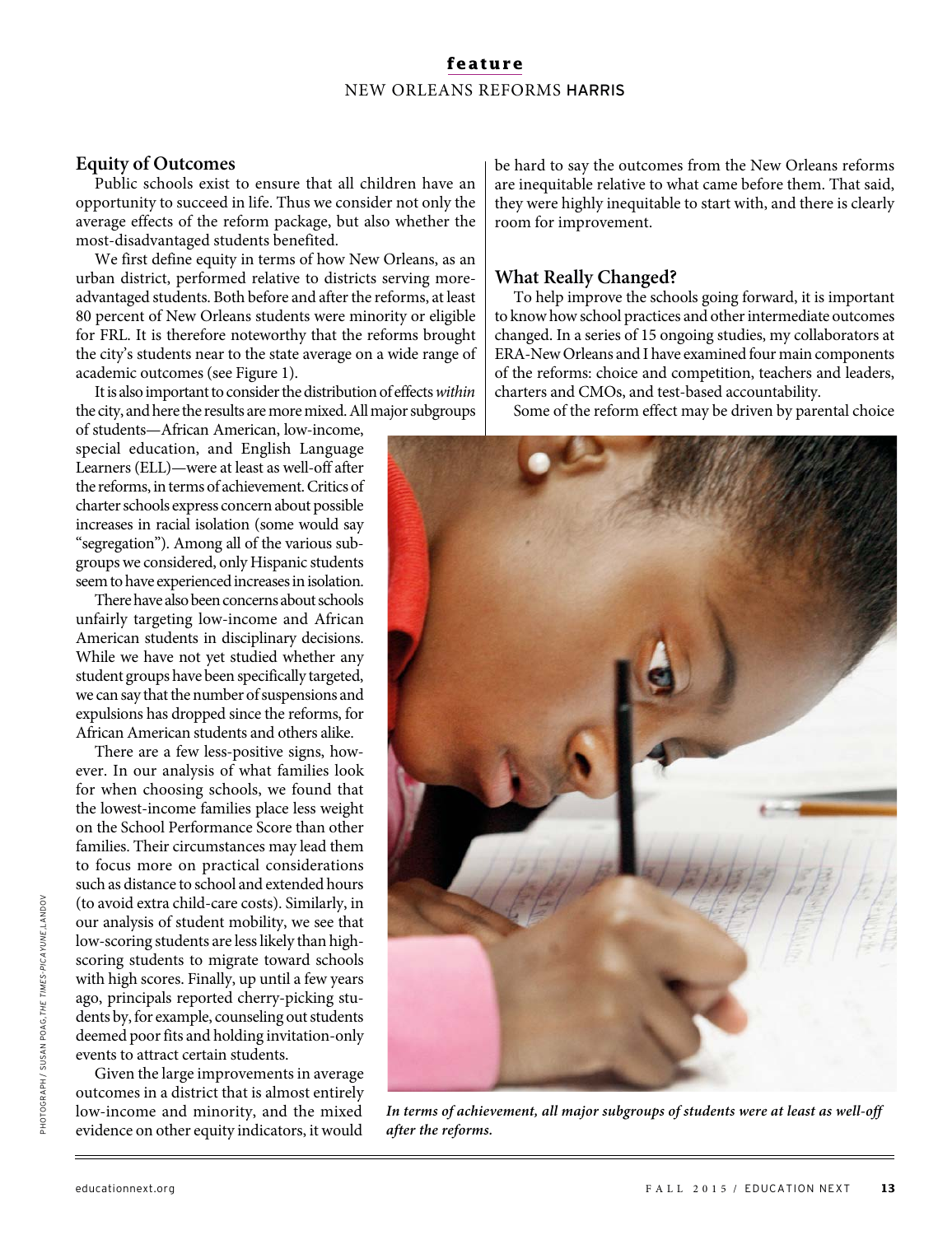and competition. The supply of schools in New Orleans appears highly differentiated. Some schools specialize in math and science, others in the arts. Some schools offer language immersion programs, while other schools have fairly traditional curricula. Some schools have selective admissions, while others are open enrollment or seek diverse student bodies. We also find that New Orleans families diverge in their schooling preferences, so having this degree of differentiation in schooling options is likely to help match what families want with what schools offer (see "The New Orleans OneApp," features, and "Many Options in New Orleans Choice System," research, Fall 2015).

It is still unclear, however, whether these changes in the market have contributed to the improvements in student outcomes. Even supporters of the reform efforts sometimes bristle when I use the word "market" and "competition" to describe the new system. Instead, they point to two other parts of the reform package: the authority of the state to close schools and the authority schools have over their teaching staffs.

Sixteen New Orleans schools have been completely closed and another 30 have been taken over in some fashion by either the RSD or OPSB—a large number in a city that has only about 90 public schools in total. Consistent with written state policies,

we find that the School Performance Score is the strongest measurable driver of closure and renewal decisions. Moreover, in finding CMOs to open new schools and take over old ones, the RSD has preferred those with a track record of academic success.

School leaders in New Orleans talk frequently about how critical flexibility in personnel management is to their overall school success. Free of state and local mandates and constraints from union contracts, leaders reopening schools after the storm could hire anyone they wanted, including uncertified teachers, and dismiss teachers relatively easily. As CMOs took over, more of the teacher workforce came from alternative preparation programs such as Teach for America and The New Teacher Project. Consistent with some other studies, analyses commissioned by the state suggest that graduates of these programs contribute more to student achievement than graduates of traditional preparation programs.

The combination of policies had two types of effects on the teacher workforce. First, the percentages of teachers with regular certification and with 20 or more years of experience dropped by about 20 points each. Also, due to both the short-term commitments of some alternatively certified teachers and school autonomy over personnel, the teacher turnover rate nearly



**Relative to the state as a whole, the New Orleans high school graduation rate rose 10 percentage points after the New Orleans reforms.**

doubled. The fact that such large improvements in student learning could be achieved with these common metrics going in the "wrong direction" reinforces a common finding in education research: teacher credentials and turnover are not always good barometers of effectiveness.

Finally, we turn to a topic that is not typically thought of as part of the reform package but may be an essential component: costs and resources. Our analysis suggests that from 2004‒05 to 2011‒12, the same years covered by our achievement analysis, total public schooling expenditures per student increased by \$1,000 in New Orleans relative to other districts in the state. Some of the increase probably reflects one-time start-up costs of new schools, and we are working to understand what share falls in that category. Regardless, there is wide agreement that the reforms did not come cheap. None of this really tells